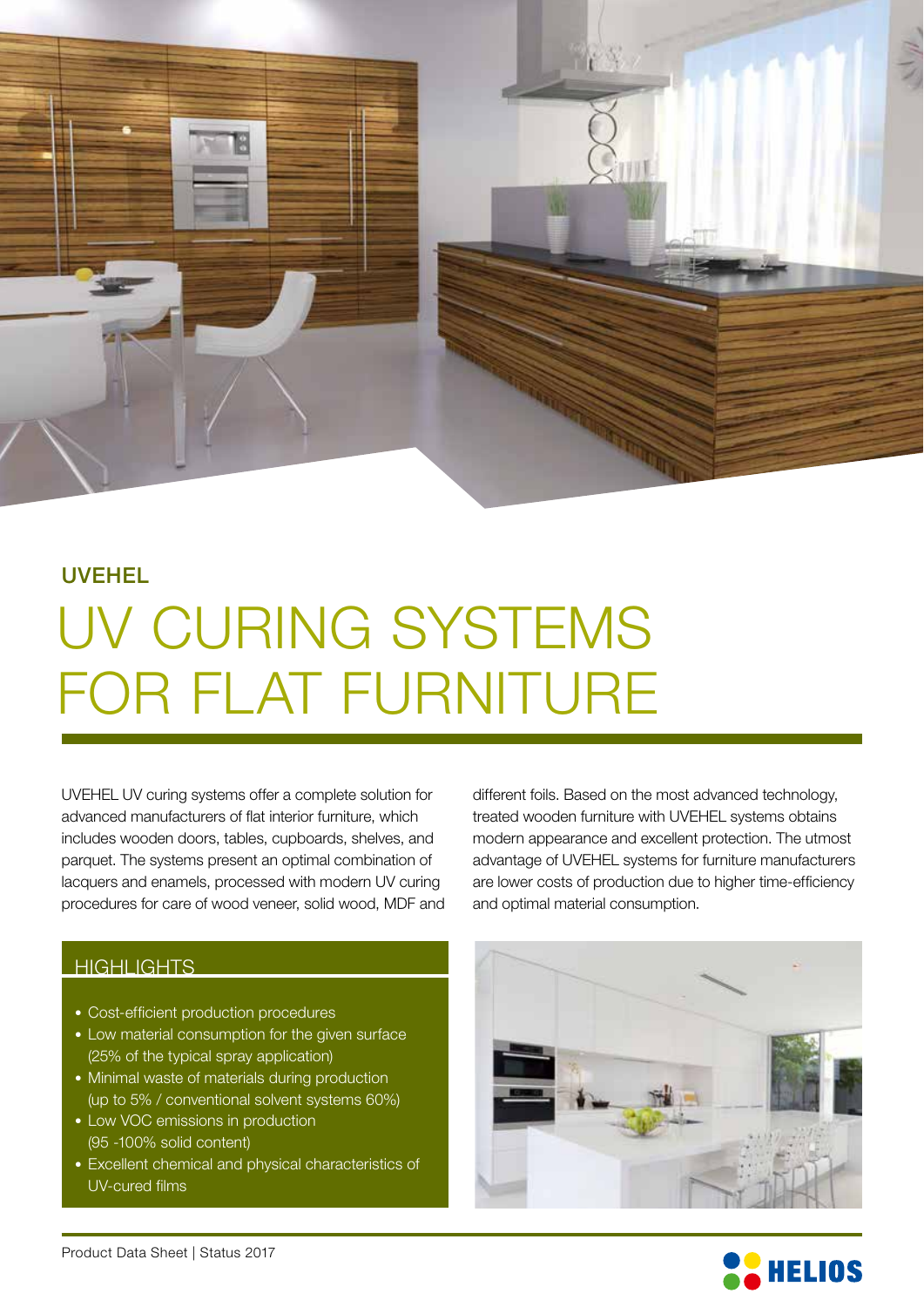# UV CURING SYSTEMS FOR FLAT FURNITURE

| System                                          | <b>Products and thickness</b>                                                               | Recommendations                                                                                                                                                                                      |
|-------------------------------------------------|---------------------------------------------------------------------------------------------|------------------------------------------------------------------------------------------------------------------------------------------------------------------------------------------------------|
| Wood veneer or solid wood<br>Transparent system | <b>UVEHEL Basecoat or putty</b><br>20-25 $g/m^2$ / Gelling                                  |                                                                                                                                                                                                      |
|                                                 | <b>UVEHEL Basecoat</b><br>15-20 $g/m^2$ / Gelling                                           | Different basecoats can be used,<br>depending on the substrates.<br>Topcoat in different gloss can be also<br>applied with laser roller (18-22 $g/m^2$ ).                                            |
|                                                 | <b>UVEHEL Basecoat</b><br>12-15 g/m <sup>2</sup> / Curing                                   |                                                                                                                                                                                                      |
|                                                 | <b>UVEHEL Topcoat</b><br>4-5 g/m <sup>2</sup> / Gelling                                     |                                                                                                                                                                                                      |
|                                                 | <b>UVEHEL Topcoat</b><br>4-5 g/m <sup>2</sup> / Curing                                      |                                                                                                                                                                                                      |
| <b>MDF</b><br>Pigmented<br>system               | UVEHEL Basecoat enamel or putty<br>25-30g/m <sup>2</sup> / Gelling                          |                                                                                                                                                                                                      |
|                                                 | <b>UVEHEL Basecoat enamel</b><br>$20-25g/m^2$ / Gelling                                     | For good closing of MDF, two passes<br>of basecoats are needed.                                                                                                                                      |
|                                                 | <b>UVEHEL Basecoat enamel</b><br>15-18g/m <sup>2</sup> / Curing                             | Topcoat in different gloss and colors<br>can be applied also with laser roller<br>$(18-22)$ g/m <sup>2</sup> ).                                                                                      |
|                                                 | <b>UVEHEL Topcoat enamel</b><br>6-8g/m <sup>2</sup> / Gelling                               |                                                                                                                                                                                                      |
|                                                 | <b>UVEHEL Topcoat enamel</b><br>6-8g/m <sup>2</sup> / Curing                                |                                                                                                                                                                                                      |
| <b>Foils</b><br>Transparent or pigmented        | Adhesion WB or UV Basecoat<br>(5-10g/m <sup>2</sup> ) - drying 30 sek/60°C or UV<br>Gelling |                                                                                                                                                                                                      |
|                                                 | UVEHEL Basecoat lacquer /<br>enamel or putty<br>$20-25g/m^2$ / Gelling                      | For adhesion on different foils, adhesion<br>primer must be used<br>(WB or UV).<br>Topcoat in different gloss and colors<br>can be also applied with a laser roller<br>$(18-22)$ g/m <sup>2</sup> ). |
|                                                 | UVEHEL Basecoat lacquer / enamel<br>15-18g/m <sup>2</sup> / Curing                          |                                                                                                                                                                                                      |
|                                                 | UVEHEL Topcoat lacquer / enamel<br>6-8g/m <sup>2</sup> / Gelling                            |                                                                                                                                                                                                      |
|                                                 | UVEHEL Topcoat lacquer / enamel<br>6-8g/m <sup>2</sup> / Curing                             |                                                                                                                                                                                                      |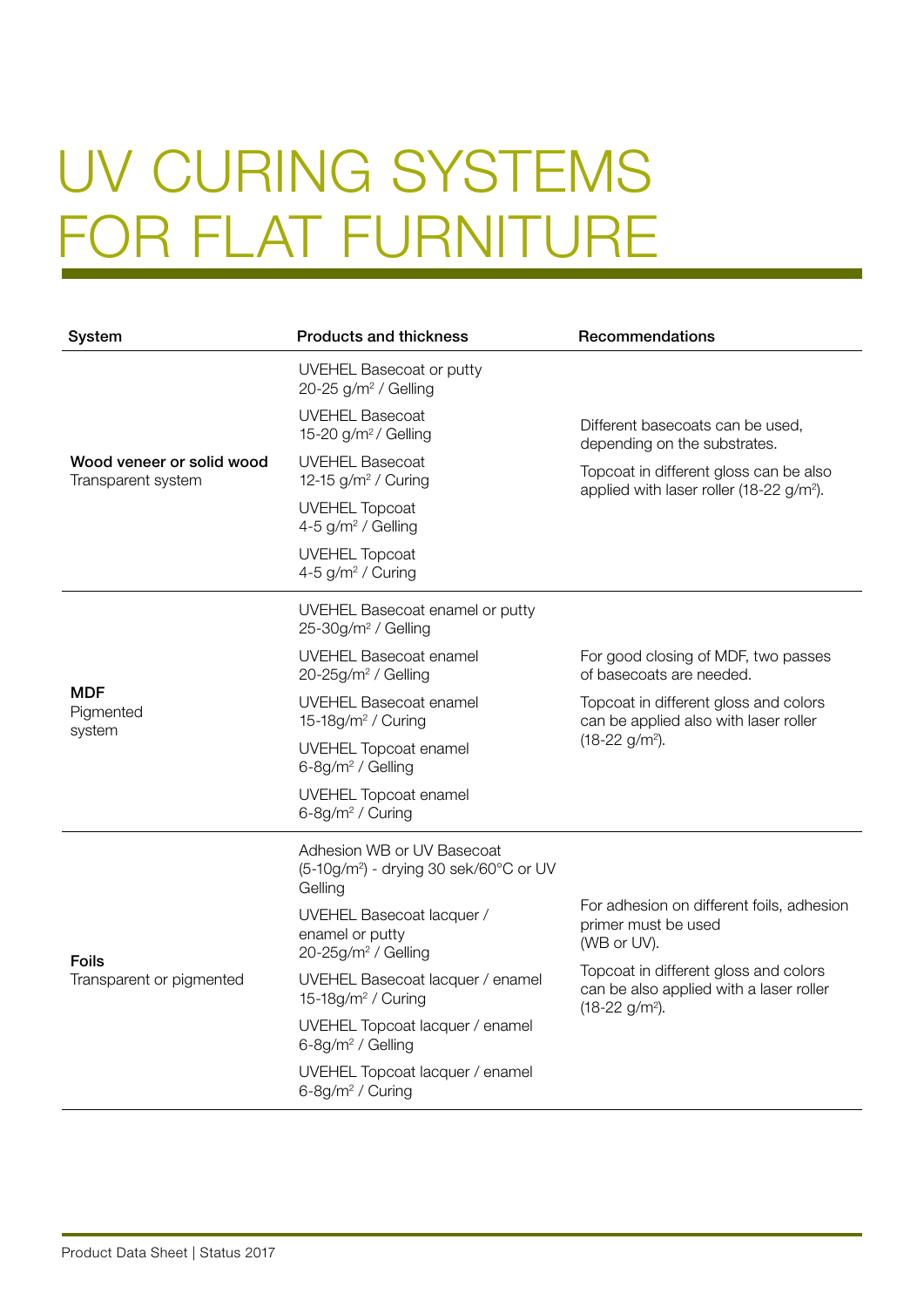

### **APPLICATION**

- Viscosity of the delivered material is the working viscosity.
- Apply putties and basecoats directly on sanded natural or stained surfaces.
- First apply water-based primer or special UV-primer for better adhesion on foils.
- To achieve sufficient intermediate adhesion sand the surface (P 400-500) before application of next coating.
- Stacking of elements is possible immediately after UV curing.
	- Fast curing of UVEHEL coatings with a UV drier allows higher time-efficiency in production process.
- UVEHEL systems benefit furniture manufacturers with decreasing production costs by allowing lower material consumption and waste of materials during production.

## UV CURING EQUIPMENT

UV curing lacquers/enamels are cured by passing through UV–drier, equipped with medium-pressure Hg lamps and Ga lamps with radiation intensity of 80 – 120 w/cm.

#### Transparent system:

- Hg lamps are necessary
- Gelling: 1xHg lamp (1x80 W/cm)
- Curing: 2xHg lamp (2x80 W/cm)

#### Pigmented system:

- Ga lamps and Hg lamps are necessary
- Gelling: 1xGa lamp (1x80 W/cm)
- Curing: 1xGa lamp + 1xHg lamp (2x80 W/cm)

#### Arrangement of lamps:

- Ga lamp must be on first position.
- Hg lamps must be on the second/third positions.
- Quantity of emitted light and line's speed influence UV curing.
- Surface temperature and line's speed influence gloss effect.
- It is obligatory to keep mirrors/reflectors clean and to refer to the operating hours of lamps.